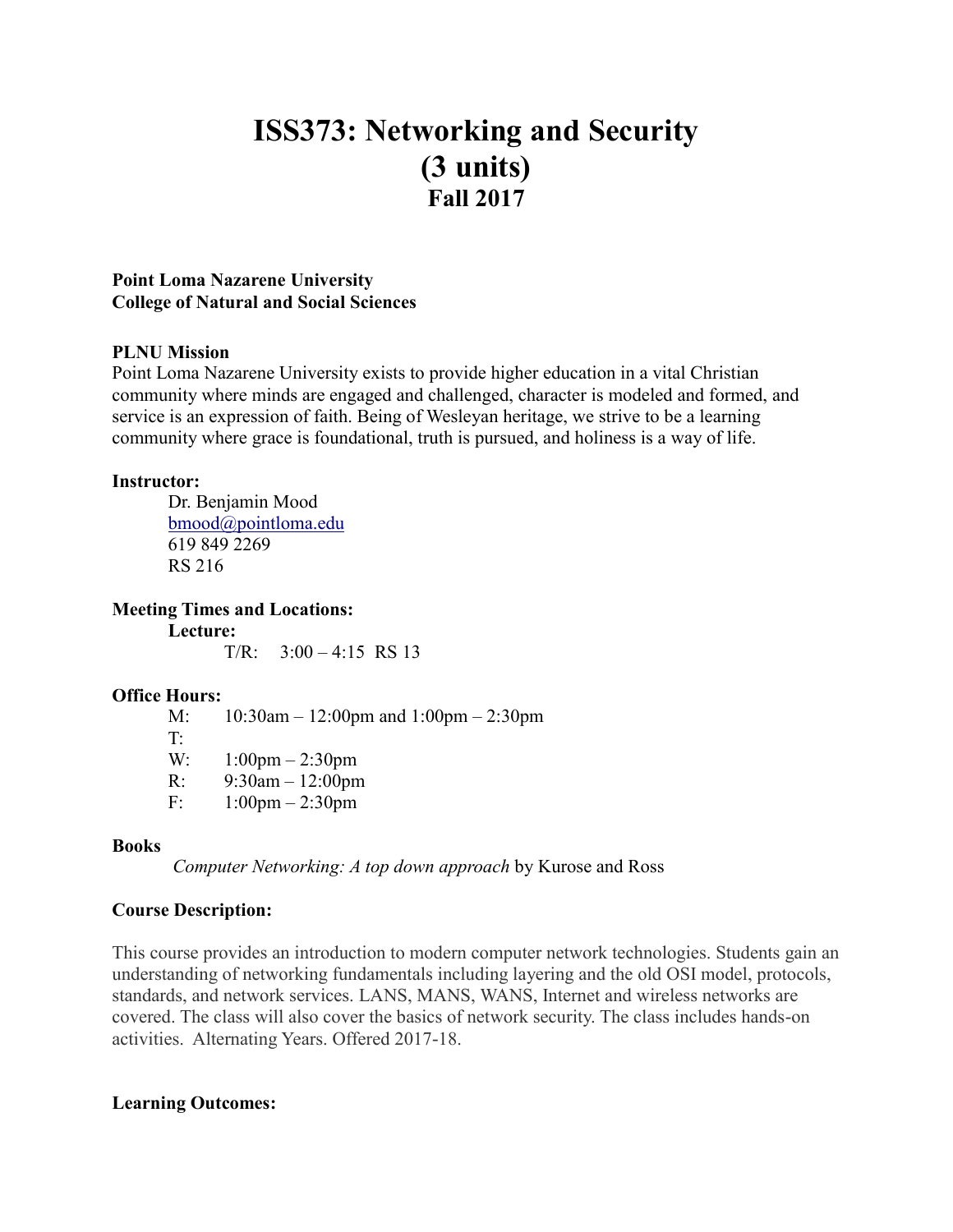Students will analyze the interaction between hardware and software. Students will use information management as a tool to support decision making in business environments.

Students will be able to apply their technical knowledge to solve problems.

#### **Department Mission:**

The Mathematical, Information, and Computer Sciences department at Point Loma Nazarene University is committed to maintaining a curriculum that provides its students with the tools to be productive, the passion to continue learning, and Christian perspectives to provide a basis for making sound value judgments.

#### **Additional Course Information:**

**Reading Quizzes:** There will be reading quizzes, most likely on the first day of a chapter is assigned.

**Final:** There is a final for this class. The final time is **12/14 at 4:30pm.** No one will be allowed to take the final at an earlier or later time.

**Homework:** Homework is due on Fridays. Sometimes it is typed problems and sometimes programming. It will be turned in online on canvas. Show all your work (i.e., don't just turn in answers).

**Missed Classes:** Homework missed due to PLNU activities (i.e., sports teams, choirs, etc), can be turned in the next Friday the student is back. Missed Exams must be scheduled before the student leaves (exception is dire circumstances). It is the student's responsibility to inform the professor of when they will be gone.

**Cell Phones & Laptops:** Please don't use them in class without first asking permission.

**Be Courteous and Respectful.** PLNU classes are diverse. If someone is respectfully sharing their thoughts on an issue (even a sensitive issue) and you disagree, you must be respectful about it. Shouting, screaming, calling each other names because you disagree is not being respectful.

#### **Grading:**

| Homework                       | 20% |
|--------------------------------|-----|
| <b>Programming Assignments</b> | 15% |
| Reading Quizzes/ in-class      | 15% |
| Tests                          | 25% |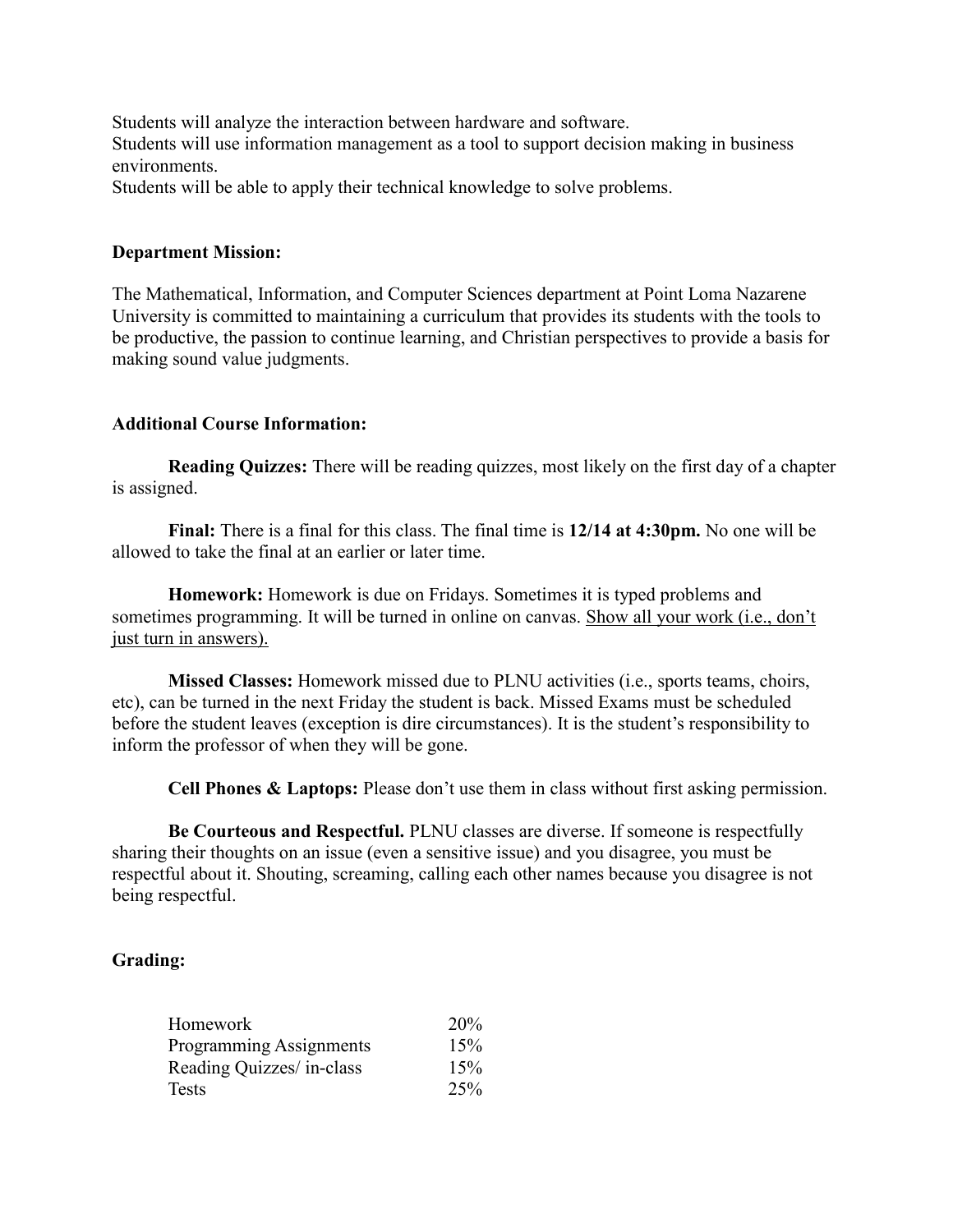Final 25%

Grading scale  $93 - 100\%$  A  $90 - 92\%$  A- $87 - 89\%$  B+  $83 - 86\%$  B  $80 - 82\%$  B- $77 - 79\%$  C+  $73 - 76\%$  C  $70 - 72\%$  C- $67 - 69\%$  D+  $63 - 67\%$  D  $60 - 62\%$  D- $0 - 59\%$  F

# **PLNU Policies**

#### **Attendance:**

Attendance is expected at each class session. In the event of an absence you are responsible for the material covered in class and the assignments given that day.

Regular and punctual attendance at all classes is considered essential to optimum academic achievement. If the student is absent from more than 10 percent of class meetings, the faculty member can file a written report which may result in de-enrollment. If the absences exceed 20 percent, the student may be de-enrolled without notice until the university drop date or, after that date, receive the appropriate grade for their work and participation. See [http://catalog.pointloma.edu/content.php?catoid=24&navoid=1581#Class\\_Attendance](http://catalog.pointloma.edu/content.php?catoid=24&navoid=1581#Class_Attendance) in the Undergraduate Academic Catalog.

#### **Class Enrollment:**

It is the student's responsibility to maintain his/her class schedule. Should the need arise to drop this course (personal emergencies, poor performance, etc.), the student has the responsibility to follow through (provided the drop date meets the stated calendar deadline established by the university), not the instructor. Simply ceasing to attend this course or failing to follow through to arrange for a change of registration (drop/add) may easily result in a grade of F on the official transcript.

#### **Academic Accommodations:**

If you have a diagnosed disability, please contact PLNU's Disability Resource Center (DRC) within the first two weeks of class to demonstrate need and to register for accommodation by phone at 619-849-2486 or by e-mail at [DRC@pointloma.edu.](mailto:DRC@pointloma.edu) See [Disability Resource Center](http://www.pointloma.edu/experience/offices/administrative-offices/academic-advising-office/disability-resource-center) for additional information. For more details see the PLNU catalog: http://catalog.pointloma.edu/content.php?catoid=24&navoid=1581#Academic\_Accommodations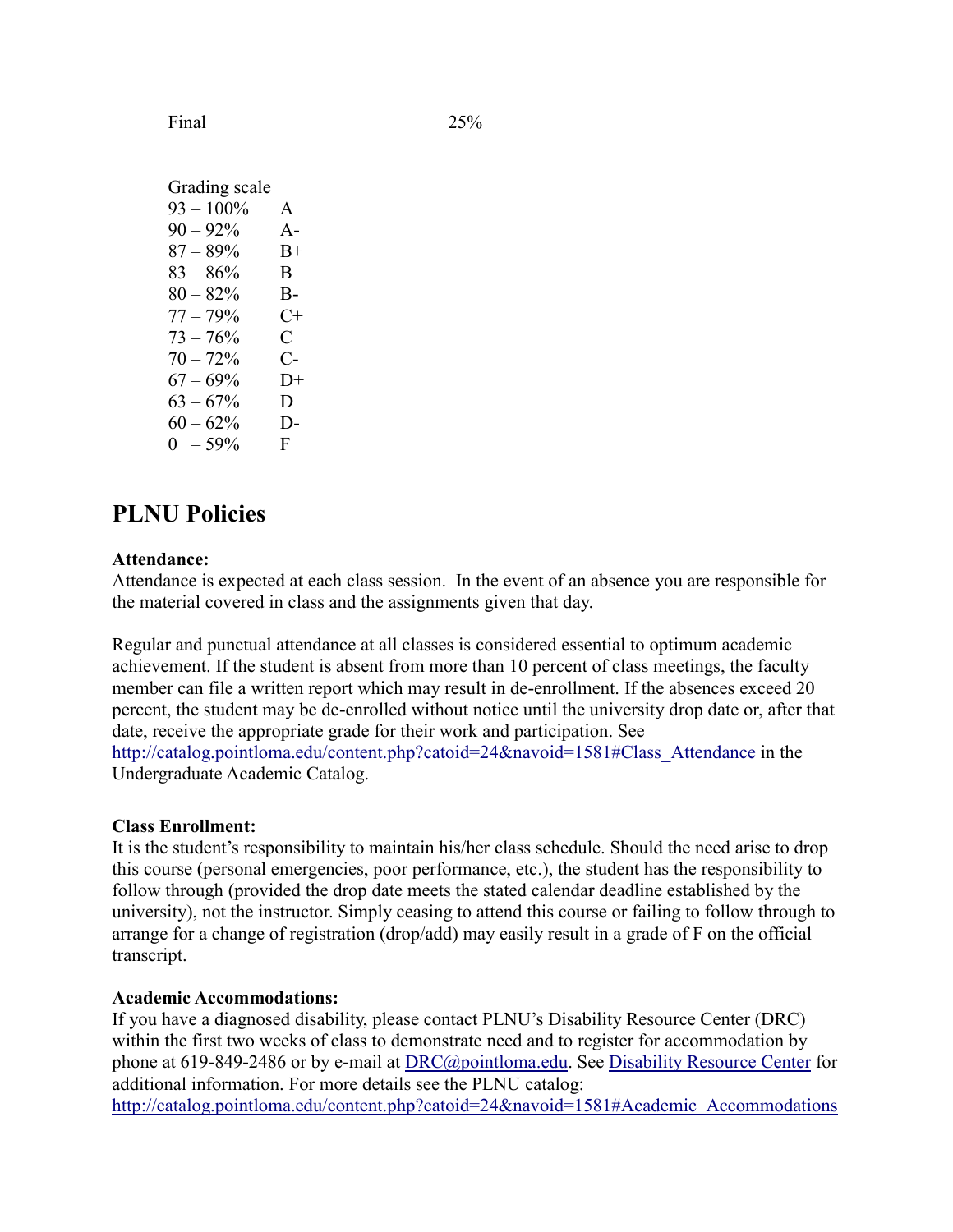Students with learning disabilities who may need accommodations should discuss options with the instructor during the first two weeks of class.

#### **Academic Honesty:**

Students should demonstrate academic honesty by doing original work and by giving appropriate credit to the ideas of others. Academic dishonesty is the act of presenting information, ideas, and/or concepts as one's own when in reality they are the results of another person's creativity and effort. A faculty member who believes a situation involving academic dishonesty has been detected may assign a failing grade for that assignment or examination, or, depending on the seriousness of the offense, for the course. Faculty should follow and students may appeal using the procedure in the university Catalog. See

[http://catalog.pointloma.edu/content.php?catoid=24&navoid=1581#Academic\\_Honesty](http://catalog.pointloma.edu/content.php?catoid=24&navoid=1581#Academic_Honesty) for definitions of kinds of academic dishonesty and for further policy information.

## **Final Exam: 12/14 at 4:30pm**

The final exam date and time is set by the university at the beginning of the semester and may not be changed by the instructor. This schedule can be found on the university website and in the course calendar. No requests for early examinations will be approved. Only in the case that a student is required to take three exams during the same day of finals week, is an instructor authorized to consider changing the exam date and time for that particular student.

## **Copyright Protected Materials:**

Point Loma Nazarene University, as a non-profit educational institution, is entitled by law to use materials protected by the US Copyright Act for classroom education. Any use of those materials outside the class may violate the law.

#### **Credit Hour:**

In the interest of providing sufficient time to accomplish the stated course learning outcomes, this class meets the PLNU credit hour policy for a 3-unit class delivered over 15 weeks. Specific details about how the class meets the credit hour requirements can be provided upon request.

**The following schedule is approximate and may change. You are responsible for the reading on the day listed even if (1) we are behind or (2) we are ahead of the schedule.**

| Monday  | Tuesday | Wednesday Thu |                          | Homework due<br>on Friday by<br>$11:59$ pm on |
|---------|---------|---------------|--------------------------|-----------------------------------------------|
|         |         |               |                          | canvas                                        |
| Aug: 28 | 29:     | 30:           | 31:<br>Intro & Chapter 1 |                                               |

**Schedule**